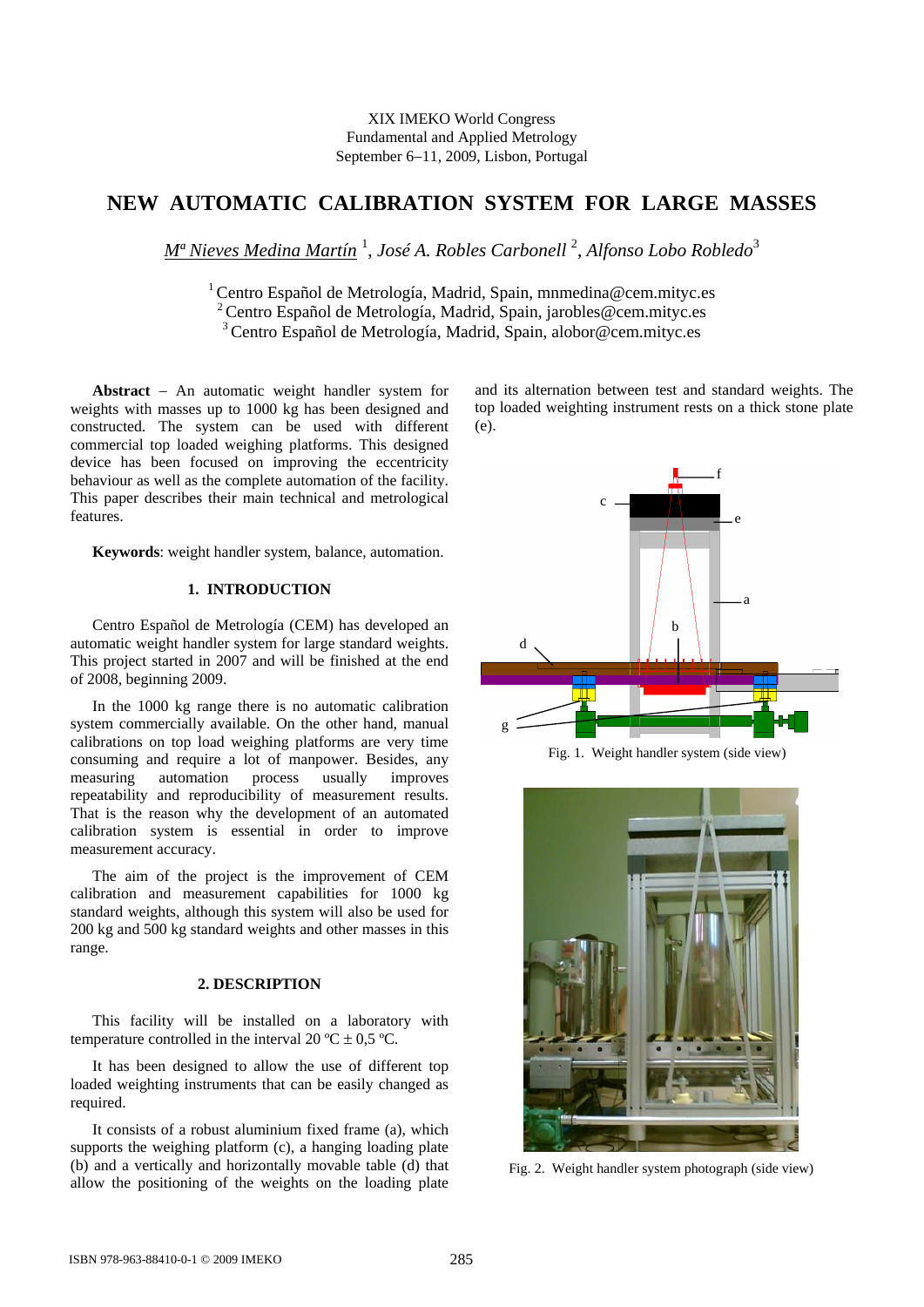The loading plate is hanging from the central point of the weighing platform by means of a knife edge system and a loading pad (f). The loading plate is provided with special profiles that pass through the movable table profiles.

 The alternation between test and standard weights is achieved by means of a movable table, which allows resting the appropriate weight on the loading plate as required. This table can drive horizontally to exchange the weights by means of an electric motor and vertically to position the weight on the loading plate by means of four ballscrew lifts (g) commanded by an electric motor.

The loading sequence is described as follows. When the movable platform is in its upper position, both weights rest on the movable table. When the movable table is its lower position, the weight which is wanted to be measured rests on the loading plate while the other weight rests on the movable table.



Fig. 3. Weight handler system (aerial view)

The facility is provided with an auto-centring system to reduce the pendulum movement of the hanging device. This system consists of four shock absorbers ended in steel fingers. The loading plate is provided with four holes in which the steel fingers are in. When the steel finger is pushed by the loading plate, this movement is absorbed. Different fitting can be inserted in the fingers in order to reduce the space inside the hole and make the movement absorption more efficient.

In order to reduce the system weight special aluminium has been used as much as possible. This is very important for the loading plate and its hanging system, which weight acts as a tare weight for top loaded weighing instrument and reduces its maximum capacity.

The facility will act as a completely automated comparator and the operator will only have to put the weights on the movable platform with the help of a crane.



Fig. 4. Weight handler system (front view)

Figures 1 to 5 are different views of this weight handler system. Their main technical features are listed as follows:

- Weight range from 200 kg up to 1000 kg
- Testing load space: 800 mm diameter and 960 mm height

The software allows programming load test sequences, setting speed of load vertical and horizontal translation, and stabilization time and data acquisition. The electric motors include frequency drives which will be directly commanded by the computer.

This software allows operating in fully automatic or manual way. All commands, the programming and loading routines are activated by easy intuitive graphic mode via keyboard or mouse-click.

#### **3. TEST RESULTS**

Some studies of this system have being carried out with a 1000 kg top loaded weighing platform with 0.5 g resolution.